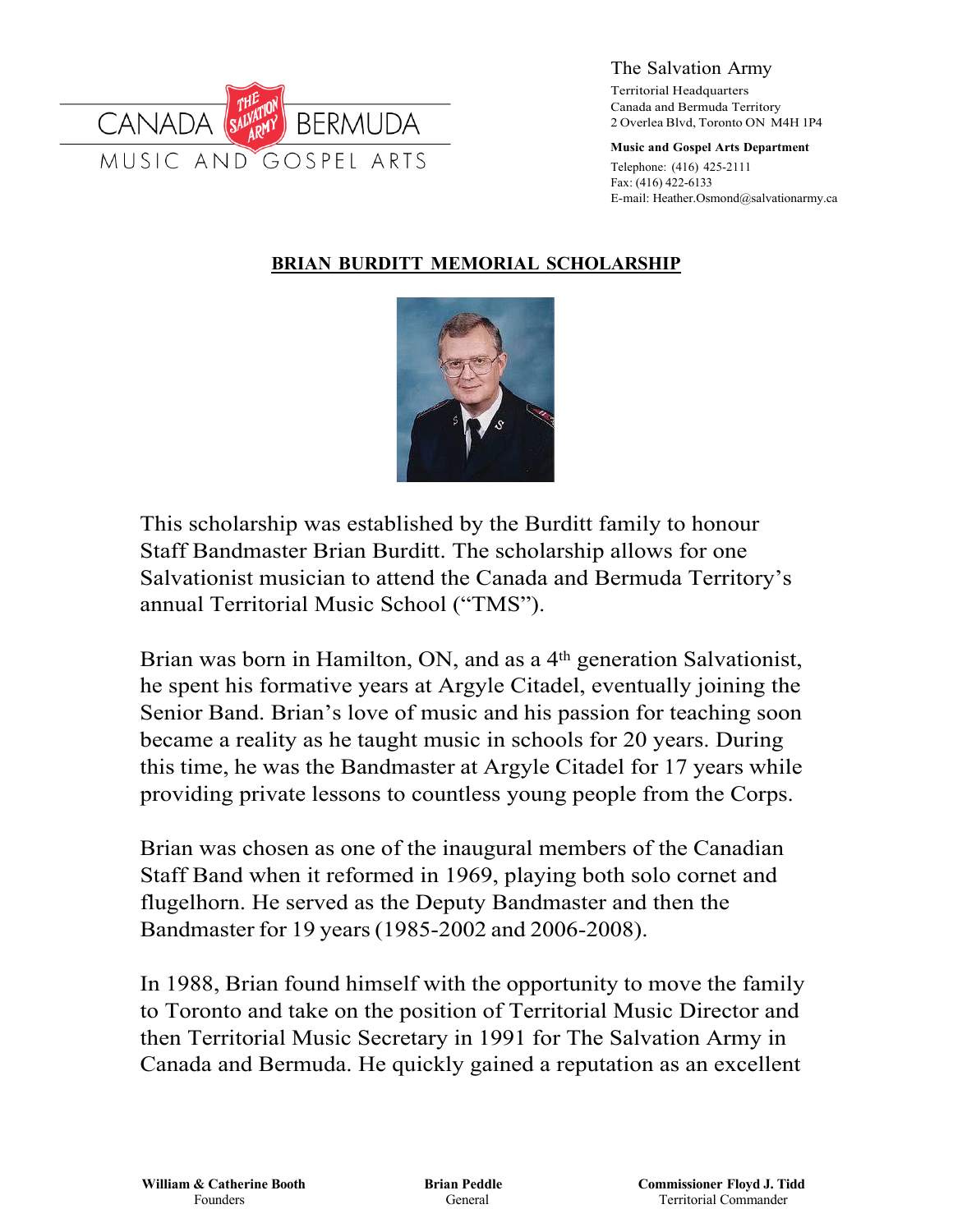band trainer, a detailed planner who focused on prudent fiscal management, and someone who wasn't afraid to be creative and innovative in his approach to music ministry. His stewardship of the Glenn Gould legacy had a very practical and far-reaching effect on many corps in this territory.

In 2002, God placed another calling on Brian's heart and from 2002 – 2010 he served as the Director of World Missions, responsible for managing international development projects supported by The Salvation Army

Ultimately, it was his role at countless music camps around the world, as well as National Music Camp where Brian's gifts shone through. He nurtured generations of musicians, and was a great encourager and mentor to many. His influence in this regard is beyond measure.

This scholarship is a fitting tribute to Brian and his legacy.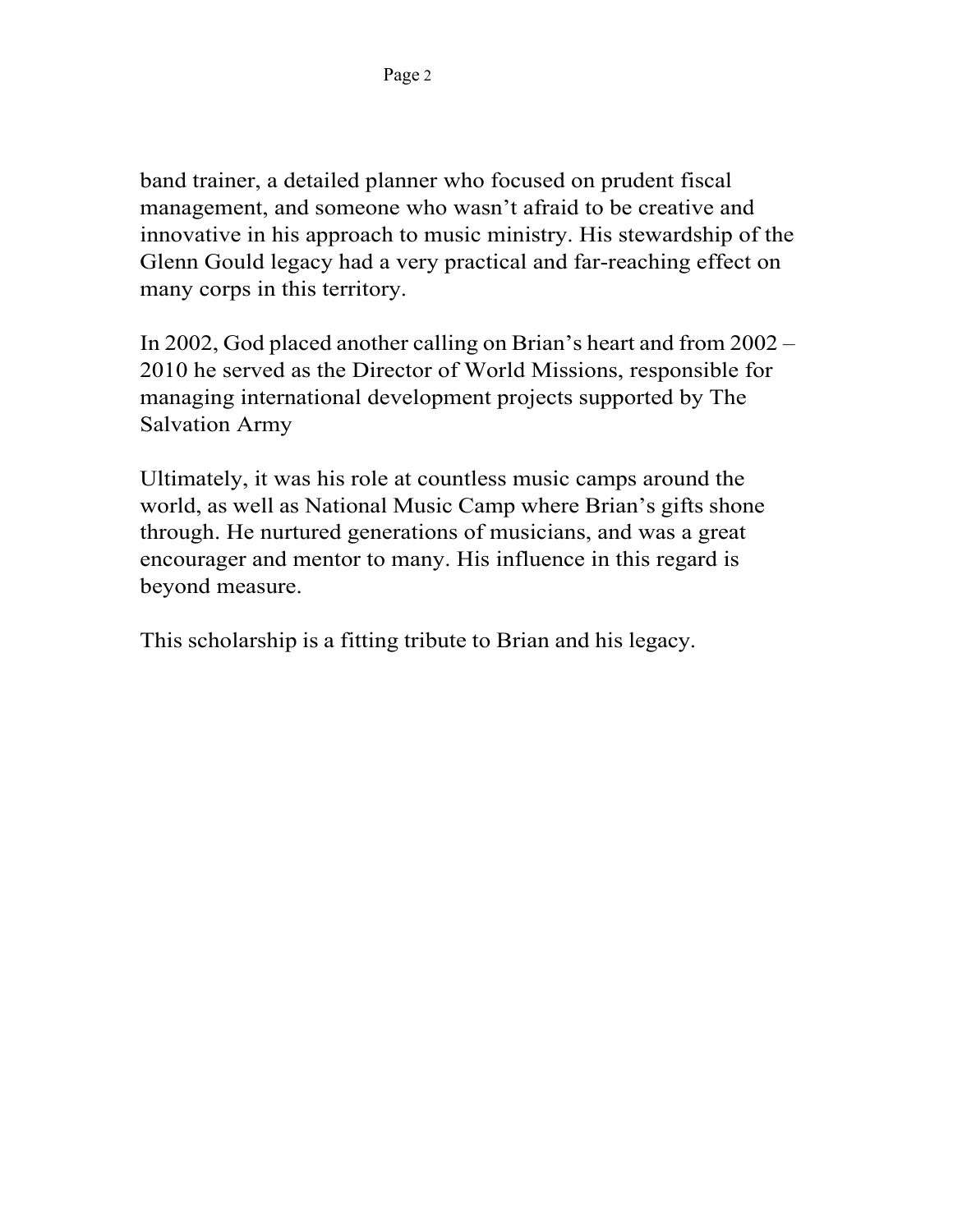# **INTRODUCTION**

One (1) Scholarship will be awarded each year to a deserving student to attend the Territorial Music School (TMS). The amount of the scholarship will be equal to the registration fee for TMS. If the student is outside of the Ontario divisions, a partial travel subsidy will be included in the scholarship. The successful student will also be eligible for the MAGA travel subsidy.

The selection of the successful student will be made by a diverse group of individuals that will include representatives of the Burditt family, the Territorial Secretary for Music and Gospel Arts and department staff. All applicants will be advised if they have, or have not, been awarded the scholarship. The successful applicant will be publicly acknowledged as the winner of this prestigious award.

The Burditt family, or its representatives, will be active participants in the awarding of the scholarship.

# **MINIMUM CRITERIA**

For consideration, applicants must:

- Be an active member in good standing.
- Be an outstanding musician who goes above and beyond in their contributions to worship and music programs at the local corps level.
- Be able to demonstrate how they would benefit from receiving this scholarship.
- Have their application endorsed by the Corps Officer or appropriate local officer.

### **THE DEADLINE FOR APPLICATIONS IS JULY 22, 2022**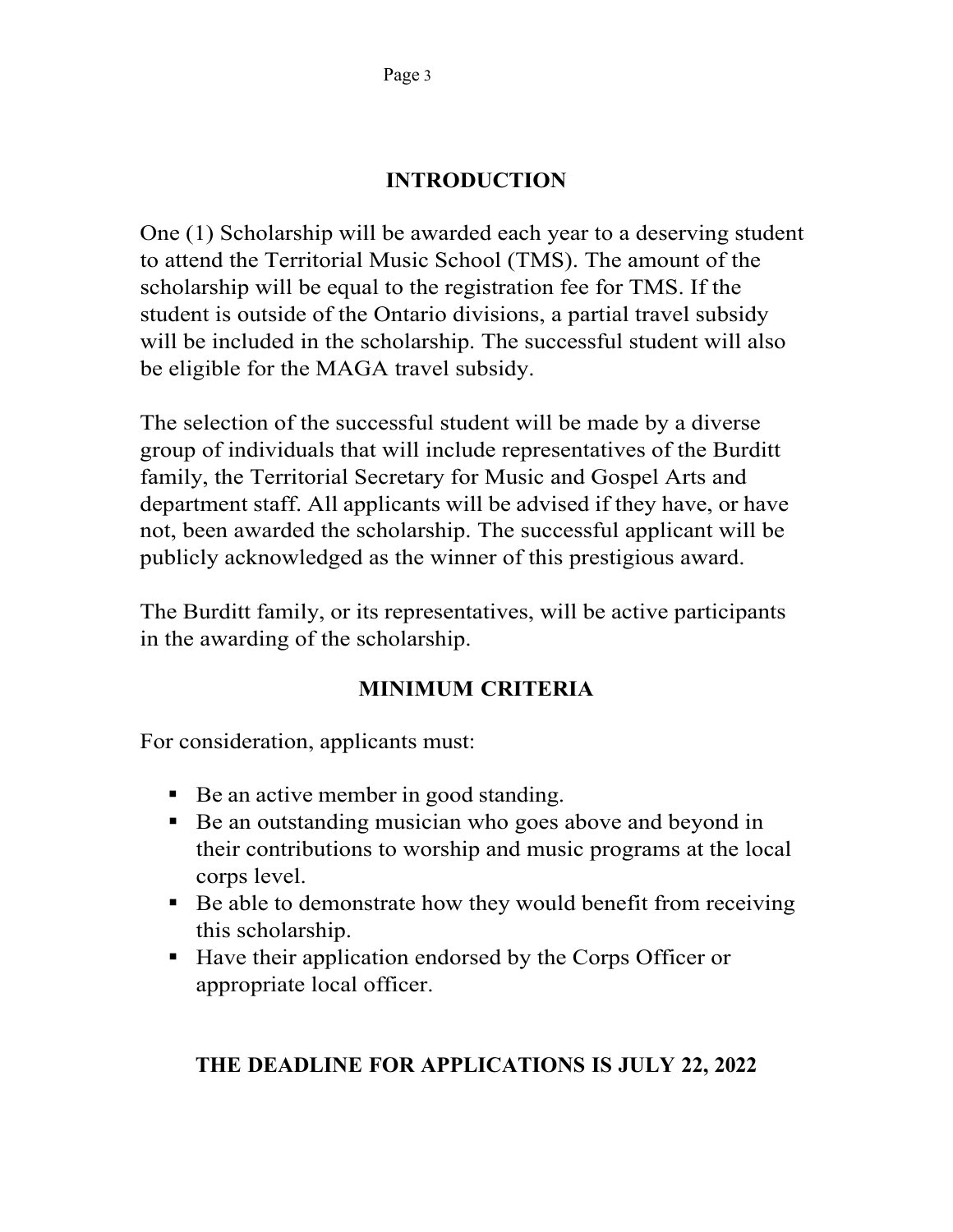Page 4

# **APPLICATION FORM**

Applicant Name:

Corps:

# **ATTACH A 500+ WORD ESSAY THAT DESCRIBES THE FOLLOWING:**

- **Your musical involvement in your corps.**
- **How you would personally benefit from receiving this scholarship.**
- **The impact this will have on your musical ministry at your corps.**